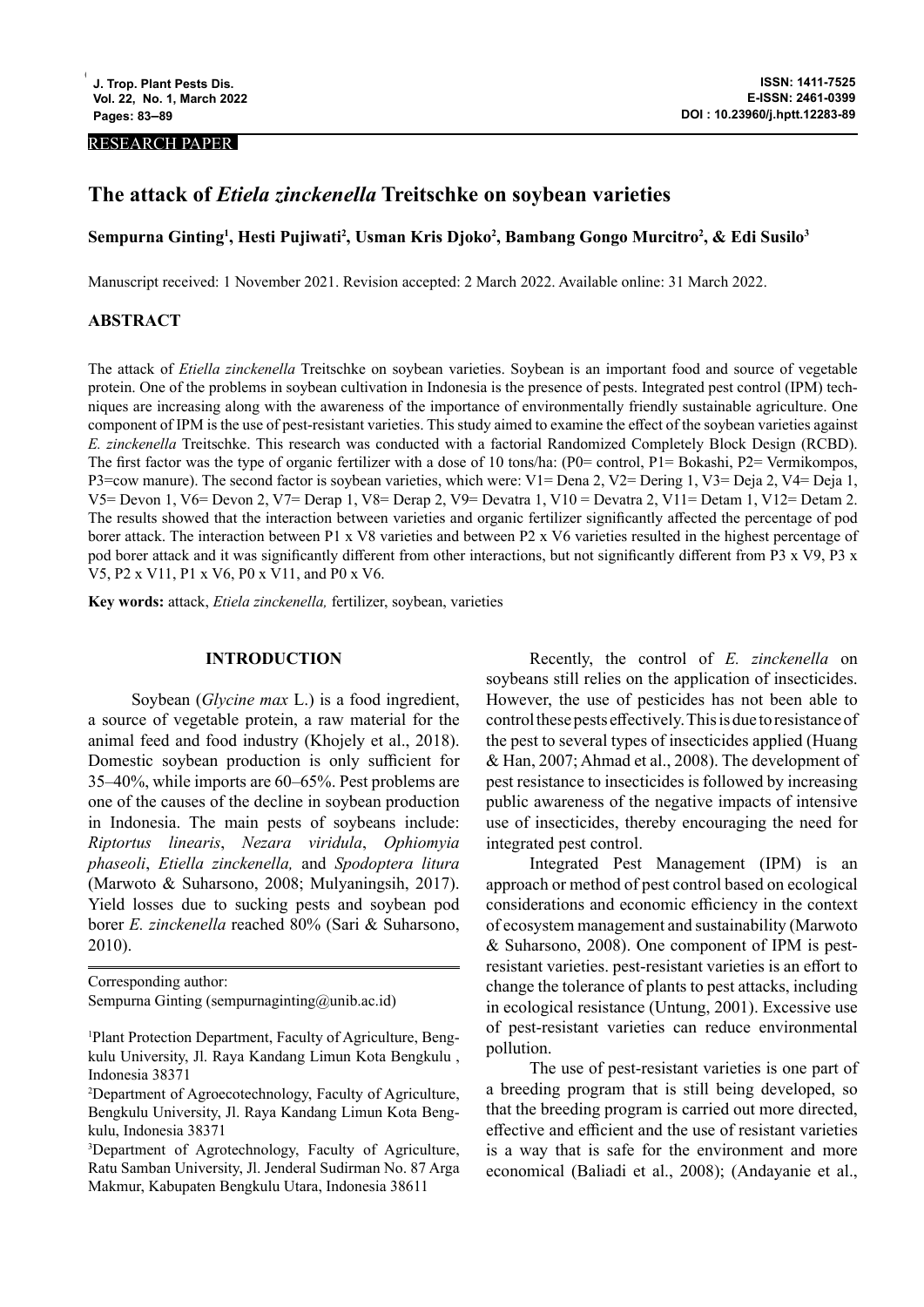2011). Resistance to insects can be tracked through the selection of morphological characteristics. Plant morphology (stems, leaves and pods), among others, has a very diverse hair structure, this is thought to affect the level of soybean resistance to insect pests. The trichome structure, length, and trichome density greatly affect the resistance of soybean plants, which means that the higher the leaf trichome density, the lower the attack intensity, and vice versa (Minarno & Khoiriyah, 2011). The purpose of this study was to examine the effect of soybean varieties against *E. zinckenella* Treitschke.

# **MATERIALS AND METHODS**

**Research Site.** This research was conducted from June to October 2021 in Kandang Mas, Kampong Melayu, Bengkulu city, Bengkulu province, with coordinates 3o52'33,24252''S102o19'8,42988E" and an altitude of 31.4 m.

**Research Design.** This study used a Factorial Randomized Completely Block Design (RCBD). The first factor was the type of organic fertilizer with a dose of 10 tons/ha: (P0= control, P1= Bokashi (N-total: 1.09 %, C: 15.29%, P: 0.30%, K: 0.72%, pH: 0.72%), P2= Vermikompos (N-total: 1.65%, C: 26.16%, P: 1.08%, K: 2.04%, pH: 7.31%), P3= cow manure (N-total: 0.90 %, C: 17.96%, P: 0.50%, K: 0.46%, pH: 7.00%). The second factor of soybean varieties were:  $V1=$ Dena2, V2= Dering 1, V3= Deja 2, V4= Deja 1, V5= Devon1, V6= Devon 2, V7= Derap 1, V8= Derap 2, V9= Devatra 1, V10 = Devatra 2, V11= Detam 1, V12= Detam 2. Each experimental unit was repeated 4 times. Experimental observation variables in the field including *S. litura* attack on leaves and soybean pod borer *E. zinckenella*.

**Land Preparation and Planting.** Land preparation began with soil processing using a hoe and then a plot was made with a size of  $1.5 \times 2$  m. Soil processing was carried out at once with the addition of 10 tons/ ha of organic fertilizer. In addition, 50 kg/ha urea, 100 kg/ha TSP, and 100 kg KCl were also applied. The application of TSP and KCl fertilizers was carried out at the time of planting. Meanwhile, urea fertilizer was given twice at the time of planting as much as 25 kg/ ha and when the plants had flowered as much as 25 kg/ ha. Planting was carried out in a single 3 cm depth with 2 seeds per planting hole, then covered with soil. The spacing used was  $25 \times 30$  cm and the distance between plots was 50 cm.

**Observation on the Pod Damage Caused by**  *E. zinckenella***.** Observations were carried out by directly observing the symptoms on the pods due to the attack of *E. zinckenella*. Symptoms were observed and then photographed using a digital camera. The percentage of *E. zinckenella* attack was calculated using the formula:

$$
I = \left(\frac{a}{b}\right) \times 100\%
$$

- I = percentage of pod damages  $(\%);$
- a = number pod attacked;
- $b =$  total pods observed.

The level of resistance of soybean plants to *E. zinckenella* attacks using the following scores:

|  |                                                                                                      | $=$ resistant            |
|--|------------------------------------------------------------------------------------------------------|--------------------------|
|  |                                                                                                      | $=$ partially resistant  |
|  |                                                                                                      | $=$ vulnerable           |
|  |                                                                                                      | $=$ partially vulnerable |
|  |                                                                                                      | $=$ very vulnerable      |
|  | Score 1 : $0 - 20\%$<br>$\therefore$ 21–40%<br>$\pm 41 - 60\%$<br>$: 61 - 80\%$<br>Score 5 : $>80\%$ |                          |

**Data Analysis.** The data of pod damage caused by *E. zinckenella* was analyzed using analysis of variance (ANOVA). If the results show a significant effect, analysis will be continued using Duncan Multiple Range Test with a significance level of 95%.

#### **RESULTS AND DISCUSSION**

Symptoms of *E. zinckenella* have begun to appear when soybean seeds begin to form. Signs of this pest attack were indicated by the presence of bore holes in the affected pods. The boreholes were irregularly circular in shape and when the pods were opened they found larvae and hoist marks. The larvae were green with a black head. According to Marwoto et al. (2017), *E. zinckenella* larvae were green with a longitudinal red line. The results of the analysis of variance at a significant level of 5% organic fertilizer treatment had no significant effect on *E. zinckenella* pest attack, while varieties had a significant effect and there was an interaction between varietal treatment and organic fertilizer which had a very significant effect on *E. zinckenella* attack, which can be seen from the significance value of 1.58 (Table 1).

Table 2 showed that the average attack on pods caused by *E. zinckenella* was not significantly different between types of organic fertilizers, but different in varieties. The attack *E. zinckenella* was in the range of 0.40–4.36%. The lowest attack intensity was found in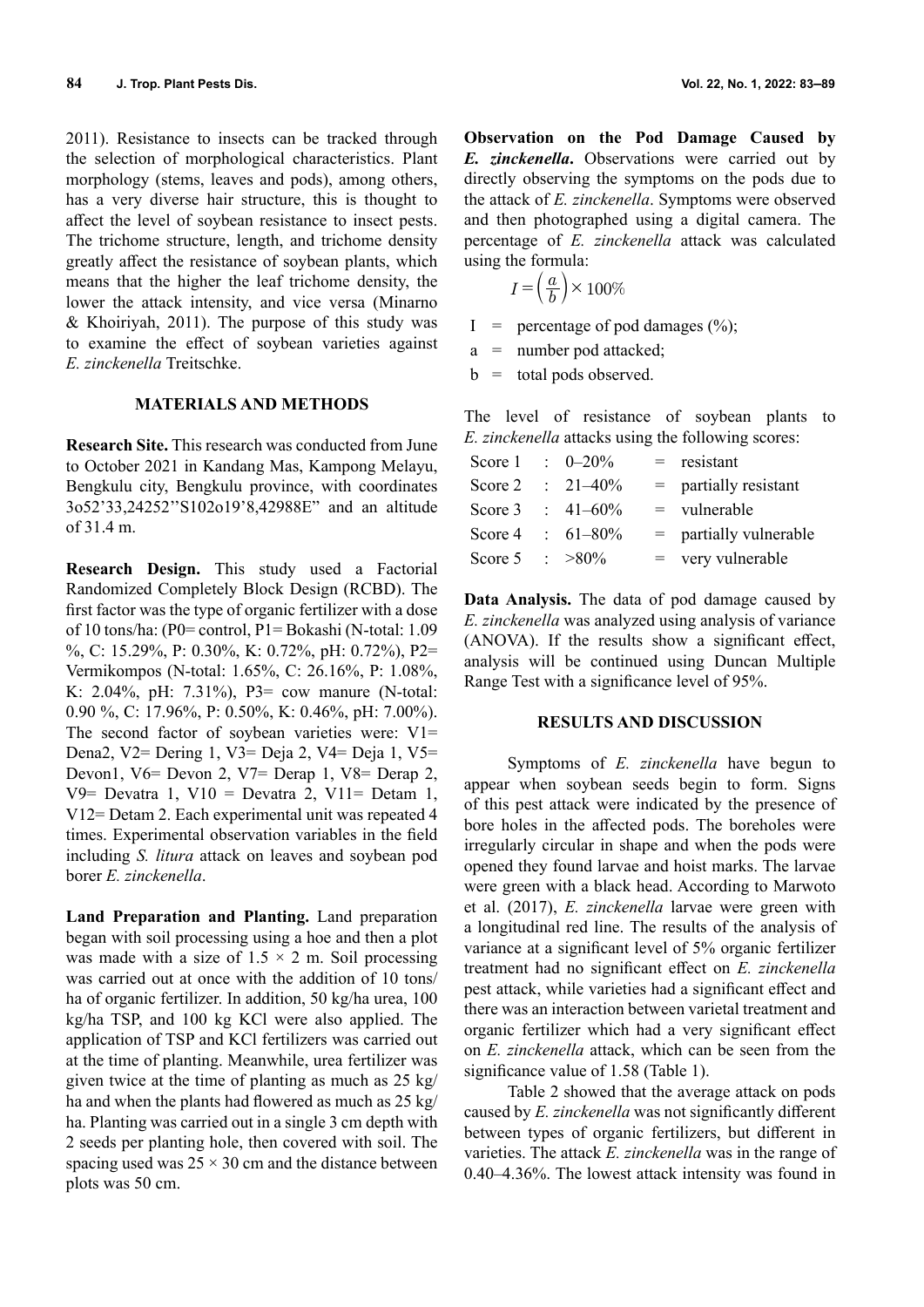Derap 1, while the highest one was observed in Devon 2 variety at 4.36%.

The percentage of soybean pod borer in all treatments was low. This was due to the low population of soybean pod borer found in plantations so that the damage it causes was also low, i.e. below 5% on average. The resistance of all soybean varieties tested against pod borer was classified as resistant. The pod borer attack is closely related to pod trichomes.

In general, the results showed that an increase in the number of trichomes tended to be followed by a decrease in the attack of the pod borer. According to Susanto & Adie (2008), one of the mechanical inhibiting factors for pod borer when attacking pods was the presence of trichomes with tight and long characteristics. The results of the research by Tamang et al. (2017) showed that the level of pest attack was influenced by the density of trichomes on the plant surface. The density of pod trichomes was one of the factors of resistance to pod borer both imago and larvae in soybean plants (Bayu et al., 2015).

Based on the results of Pandjaitan (2021), varieties Dena 2, Devon 1, Deja 1 produced the highest number of trichomes, compared to other varieties with the number of trichomes 117.96–247.09/ cm2 and significantly different from soybean varieties (Derap 1, Detam1, Detam 2, Ring 1 with the number of trichomes 65.89–88.54/cm<sup>2</sup> . The difference in the number of trichomes in each variety was influenced by the genetics of each variety. Each variety or line has a different density of trichomes depending on the variety or type of soybean (Sari & Suharsono, 2010). The density of trichomes in soybeans was controlled by a single gene and is recessive (Adie et al., 2015).

Trichomes on plant surfaces were plant organs that directly related to the initial stages of host

Table 1. Recapitulation of the variance of the percentage of *E. zinckenella* attack on several soybean varieties with different applications of organic fertilizers in Kandang Mas

| Observation variable                 | Organic fertilizer |           | $(P \times V)$ | Varieties Interaction Coefficient diversity<br>$\frac{6}{2}$ |
|--------------------------------------|--------------------|-----------|----------------|--------------------------------------------------------------|
| Percentage of E. zinckenella attacks | 0.91               | $5.04$ ** | 158*           | $65^\circ$                                                   |

The significance level at  $5\%$ ,  $* =$  Significant effect.

| Table 2. The effect of organic fertilizer type and the variety factor on the percentage of E, zinckenella attacks |  |
|-------------------------------------------------------------------------------------------------------------------|--|
|-------------------------------------------------------------------------------------------------------------------|--|

| Treatments             | Attacks of E. zinckenella $(\%)$ |
|------------------------|----------------------------------|
| Organic fertilizer (P) |                                  |
| P0 (Kontrol)           | 1.67a                            |
| P1 (Bokashi)           | 1.67a                            |
| P2 (Vermikompos)       | 2.14a                            |
| P3 (Cow manure)        | 2.20a                            |
| Varieties (V)          |                                  |
| V1 (Dena2)             | $1.00$ de                        |
| $V2$ (Dering 1)        | 2.34 bcd                         |
| $V3$ (Deja 2)          | $0.78$ de                        |
| $V4$ (Deja 1)          | 1.52 cde                         |
| $V5$ (Devon1)          | 1.36 de                          |
| $V6$ (Devon 2)         | 4.36a                            |
| $V7$ (Derap 1)         | 0.40e                            |
| V8 (Derap 2)           | 2.29 bcd                         |
| V9 (Devatra 1)         | $3.26$ ab                        |
| V10 (Devatra 2)        | 1.78 bcde                        |
| $V11$ (Detam 1)        | $3.09$ abc                       |

The numbers followed by the same letter in the same column, are not significantly different in DMRT test at 5% of significant level.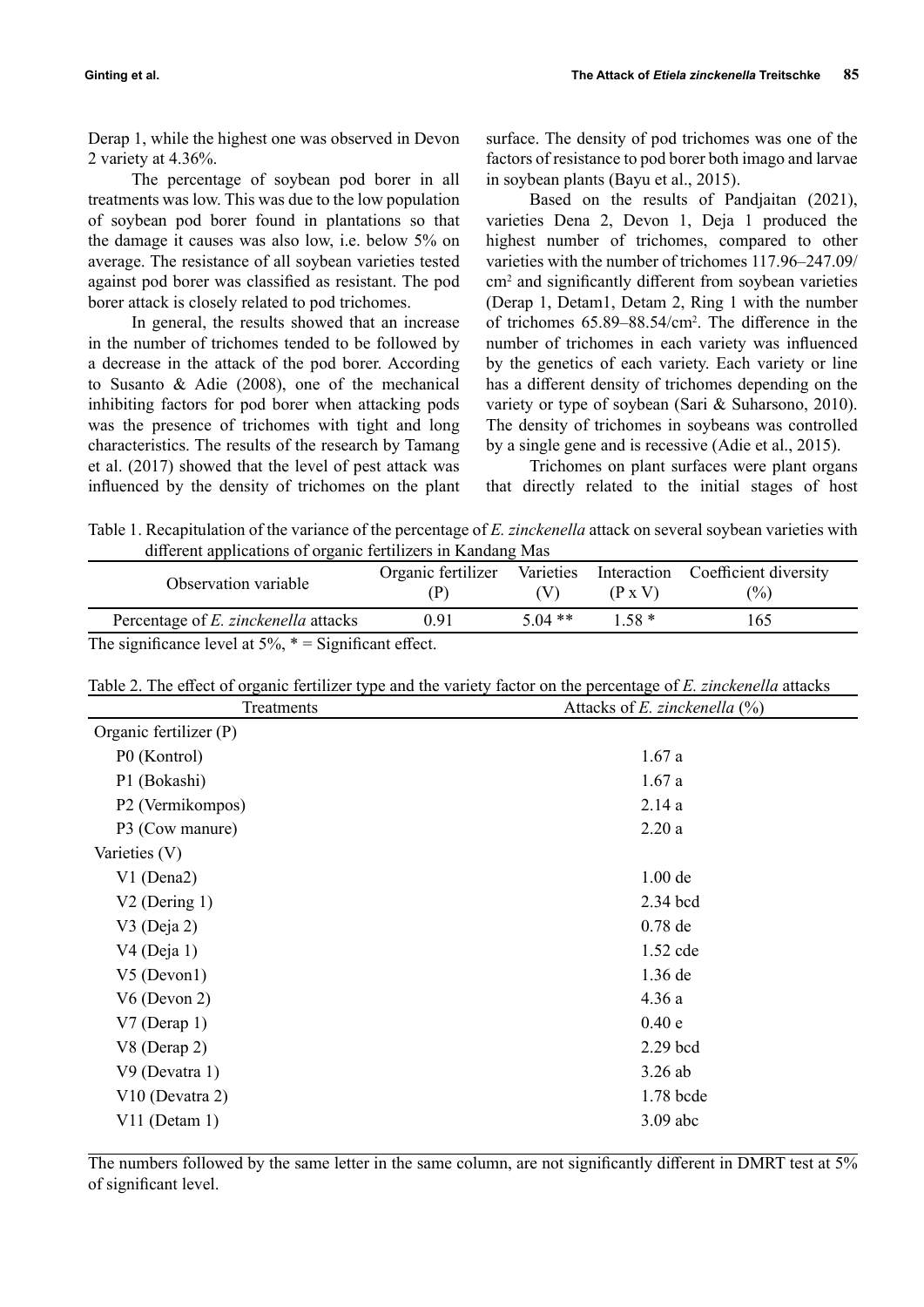acceptance. Plant damage by insects was lower with increasing trichome density (Suharsono & Suntono, 2004). Trichoma pods were indirectly a mechanical barrier for the invasion of a pest. One of the mechanical inhibiting factors for pod borers when attacking pods was the presence of trichomes with tight and long characteristics. The morphological characters possessed by plants were used as a defense system so that they can avoid or reduce the intensity of damage by herbivores. Plant resistance was determined by the plant structure or morphological character because the movement or activity, feeding or reproduction of insects was disturbed.

Trichomes can also be an ideal place for some pests to place their eggs so they were not damaged due to environmental disturbances (Susanto & Adie, 2008). Trichomes on soybean pod shells were potential physical characteristics that determine resistance to pod sucking pests (Suharsono, 1997). The more the number of eggs, the more larvae population, the higher the intensity of the attack. Pod borer eggs were found in leaves, flowers, and pods while larvae were only found in pods (Baliadi et al. 2008).

Based on the result of analysis of variance showed that the interaction between organic fertilizers and varieties significantly affected the percentage of *E. zinckenella* attack (Table 3).

Based on the result of analysis of variance showed that organic fertilizer had no significant effect

on the attack of *E. zinckenella*, however, significant effect was observed on the soybean varieties. The interaction between organic fertilizers and varieties significantly affected the percentage of *E. zinckenella* attack (Table 3).

The interaction between organic fertilizer and varieties significantly affected the percentage of pod borer attack. The interaction between P1 and 8 varieties and between P2 and 6 varieties resulted in the highest percentage of pod borer attack and it was significantly different from other interactions, but not significantly different from P3 x V9, P3 x V5, P2 x V11, P1 x V6, P0 x V11, and P0 x V6 (Table 3).

Soybeans grown on this land were the first generation which usually less pests' population. It was also supported by application of chemical insecticide (Profenofos 500g/L). According to Indiati & Marwoto (2017), the components of pod borer IPM technology included sanitation, simultaneous planting, crop rotation and cropping patterns, trapping plants, use of insecticides, resistant varieties, as well as biological and chemical control. Apriyanto et al. (2009), reported that the damage caused by *E. zinckenella* on soybeans was influenced by the density of pests in the field.

The use of organic fertilizers did not have a significant effect directly in reducing the severity of pest attacks, but had an indirect effect on developing healthier plant conditions, which made plants more resistant to pest attacks. According to Birkhofer et

| Varieties soybean | Organic fertilizers (P) |                |                |                |  |
|-------------------|-------------------------|----------------|----------------|----------------|--|
|                   | P <sub>0</sub>          | P <sub>1</sub> | P <sub>2</sub> | P <sub>3</sub> |  |
| V <sub>1</sub>    | $0.70$ efgh             | 1.53 cdefgh    | $0.87$ defgh   | $0.91$ defgh   |  |
| V <sub>2</sub>    | $0.49$ fgh              | 1.78 bcdefgh   | 2.97 bcdefgh   | 4.13 abcdef    |  |
| V <sub>3</sub>    | 1.94 bcdefgh            | 0.18h          | $0.56$ fgh     | $0.42$ fgh     |  |
| V <sub>4</sub>    | $1.19$ defgh            | $1.03$ defgh   | $1.08$ defgh   | 2.79 bcdefgh   |  |
| V <sub>5</sub>    | 0 <sub>h</sub>          | 0 <sub>h</sub> | $1.38$ defgh   | 4.07 abcdefg   |  |
| V <sub>6</sub>    | 5.08 abc                | 3.63 abcdefgh  | 6,80a          | 1.91 bcdefgh   |  |
| V <sub>7</sub>    | $0.33$ gh               | $0.49$ fgh     | 0.23h          | $0.53$ fgh     |  |
| V8                | 1.82 bcdefgh            | 5,29a          | 0 <sub>h</sub> | 2.06 bcdefgh   |  |
| V <sub>9</sub>    | 2.46 bcdefgh            | 3.06 bcdefgh   | 2.96 bcdefgh   | $4.57$ abcd    |  |
| V10               | $1.62$ cdefgh           | $1.03$ defgh   | 3.09 bcdefgh   | $1.38$ defgh   |  |
| V11               | 3.59 abcdefgh           | $1.12$ defgh   | 4.40 abcde     | 3.23 bcdefgh   |  |
| V12               | $0.78$ efgh             | $0.87$ defgh   | $1.29$ defgh   | $0.43$ fgh     |  |

Table 3. Interaction between organic fertilizers and soybean varieties on the percentage of *E. zinckenella* attacks

The numbers followed by the same letter in the same column, are not significantly different in DMRT test at 5% of significant level. P0= control; P1= Bokashi (N-total: 1.09 %, C: 15.29%, P: 0.30%, K: 0.72%, pH: 0.72%); P2 = Vermikompos (N-total: 1.65%, C: 26.16%, P: 1.08%, K: 2.04%, pH: 7.31%), P3= cow manure (N-total: 0.90 %, C: 17.96%, P: 0.50%, K: 0.46%, pH: 7.00%.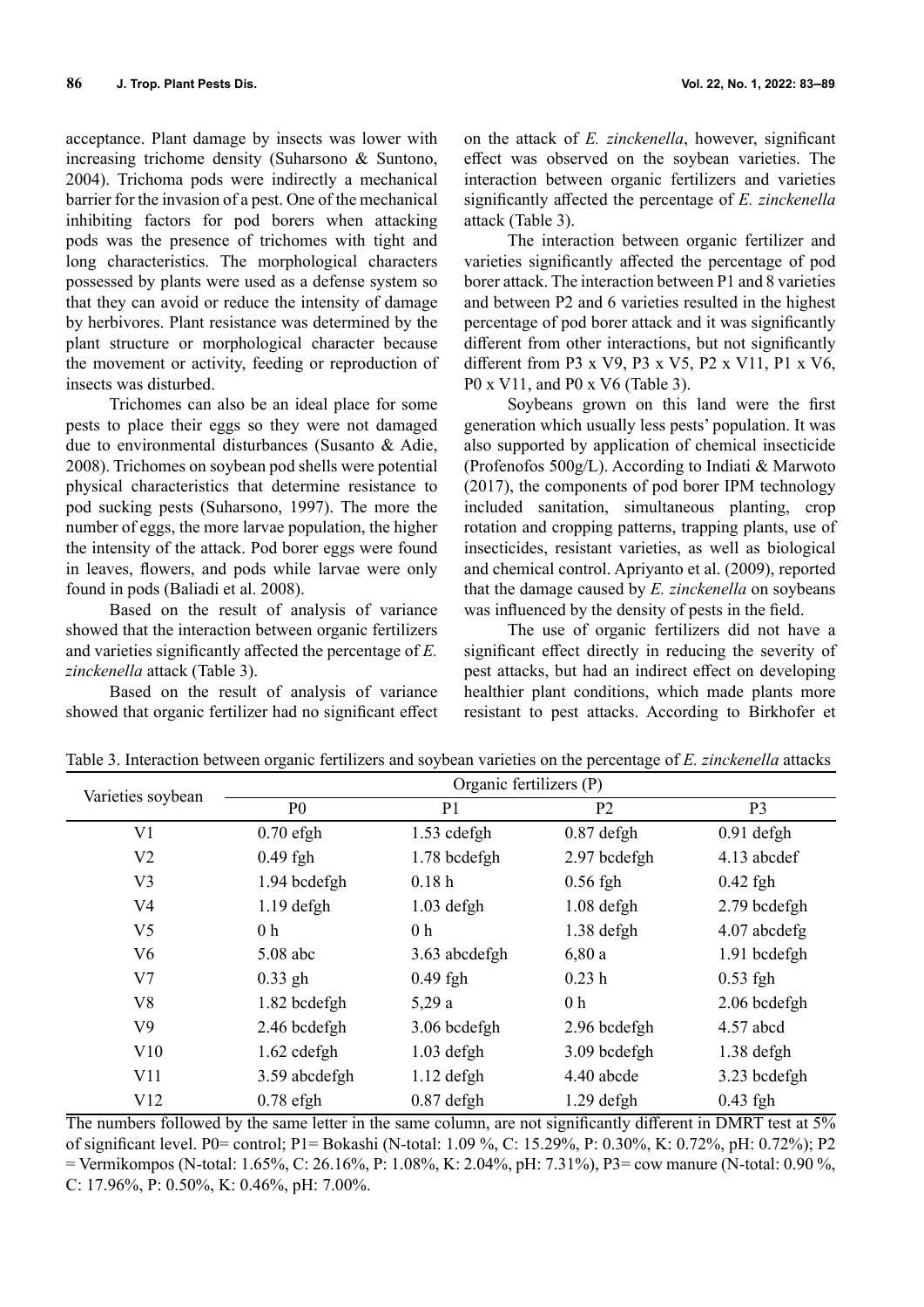al. (2008), the addition of manure could reduce the disturbance of plant pest organisms because the nutrients in the fertilizer were involved in the tolerance or resistance mechanism of the host plant. The interaction of N and P significantly affected the number of leaves, number of pods, and the percentage of pod borer attack (Pujiwati et al., 2021).

Soybean varieties showed different resistance responses (resistant and moderately resistant) to the pests attack. This was influenced by genetic factors that would influence morphological differences so that caused differences in physical barriers which were formed by each of the varieties. The plant tolerance mechanism according to Untung (2001), occurred due to some factors such as plant vigor, regrowth of damaged tissue, stem rigidity and production of additional branches. One component of the principle of integrated pest control was the health of cultivated plants including the acquisition of sufficient nutrients (Indiati & Marwoto, 2017).

# **CONCLUSION**

The interaction between organic fertilizer and varieties significantly affected the percentage of pod borer attack. The interaction between P1x V8 varieties and between P2 x V6 varieties resulted in the highest percentage of pod borer attack and it was significantly different from other interactions, but not significantly different from P3 x V9, P3 x V5, P2 x V11, P1 x V6, P0 x V11, and P0 x V6.

# **ACKNOWLEDGMENTS**

The author would like to acnowledge to the research grant for Unggulan UNIB in 2021 with contract number 1780/UN30.15/PG/2021.

### **FUNDING**

Research grant Unggulan UNIB in 2021 with contract number 1780/UN30.15/PG/2021.

# **AUTHORS' CONTRIBUTIONS**

HP and BGM, UKJ, considered and planned the experiment. ES performed analysis data. SG collecting data on the plant damage area caused by Etiella zinckenella. I performing analysis and interpreting the plant damage and prepared the manuscript. The authors provided response and comments on the research flow, data analysis and interpretation as well as shape of the manuscript. All the authors have read and approved the final manuscript.

# **COMPETING INTEREST**

I declare no competing interests regarding this publication.

### **REFERENCES**

- Adie MM, Bayu MSYI, & Krisnawati A. 2015. Ragam ketahanan kedelai terhadap hama ulat grayak (*Spodoptera litura* F.) [Soybean resistance variety to armyworm (*Spodoptera litura* F.)]. In: Noerwijati K, Krisnawati A, Rahajeng W, Sutrisno, Sulistyo A, Sucahyono D, Anggraeni DA, & Winarto A (Eds.). *Prosiding Seminar Hasil Penelitian Tanaman Aneka Kacang dan Umbi.* pp. 66–72. Pusat Penelitian dan Pengembangan Tanaman Pangan Badan Penelitian dan Pengembangan Pertanian Bogor, Bogor.
- Ahmad M, Sayyed AH, Saleem MA, & Ahmad M. 2008. Evidence for field evolved resistance to newer insecticides in *Spodoptera litura* (Lepidoptera:Noctuidae) from Pakistan. *Crop Prot.* 27(10): 1367–1372. https://doi. org/10.1016/j.cropro.2008.05.003
- Andayani WR, Sumardiyono YB, Hartono S, & Yudono P. 2011. Incidence of soybean mosaic disease in East Java Province. *J. Agrivita.* 33(1): 15–22.
- Apriyanto D, Yoga OH, & Mulyadi A. 2009. Penampilan penggerek polong kedelai, *Etiella zinckenella* Treitschke (Lepidoptera: Pyralidae), dan pemilihan inang pada kedelai dan kacang tanah [Performance of soybean pod borer, *Etiella zinckenella* Treitschke (Lepidoptera: Pyralidae), and host preference on soybean and groundnut]. *Jurnal Akta Agrosia*. 12(1): 62–67.
- Baliadi Y, Tengkano W, & Marwoto. 2008. Penggerek polong kedelai *Etiella zinckenella* Treitschke (Lepidoptera: Pyralidae), dan strategi pengendaliaannya di Indonesia [Soybean pod borer, *Etiella zinckenella* Treitschke (Lepidoptera: Pyralidae), and its control strategy in Indonesia]. *Jurnal Litbang Pertanian*. 27(4): 113–123.
- Bayu MSYI, Tantawizal YI, & Prayogo Y. 2016. Tingkat serangan penggerek polong pada genotipe kedelai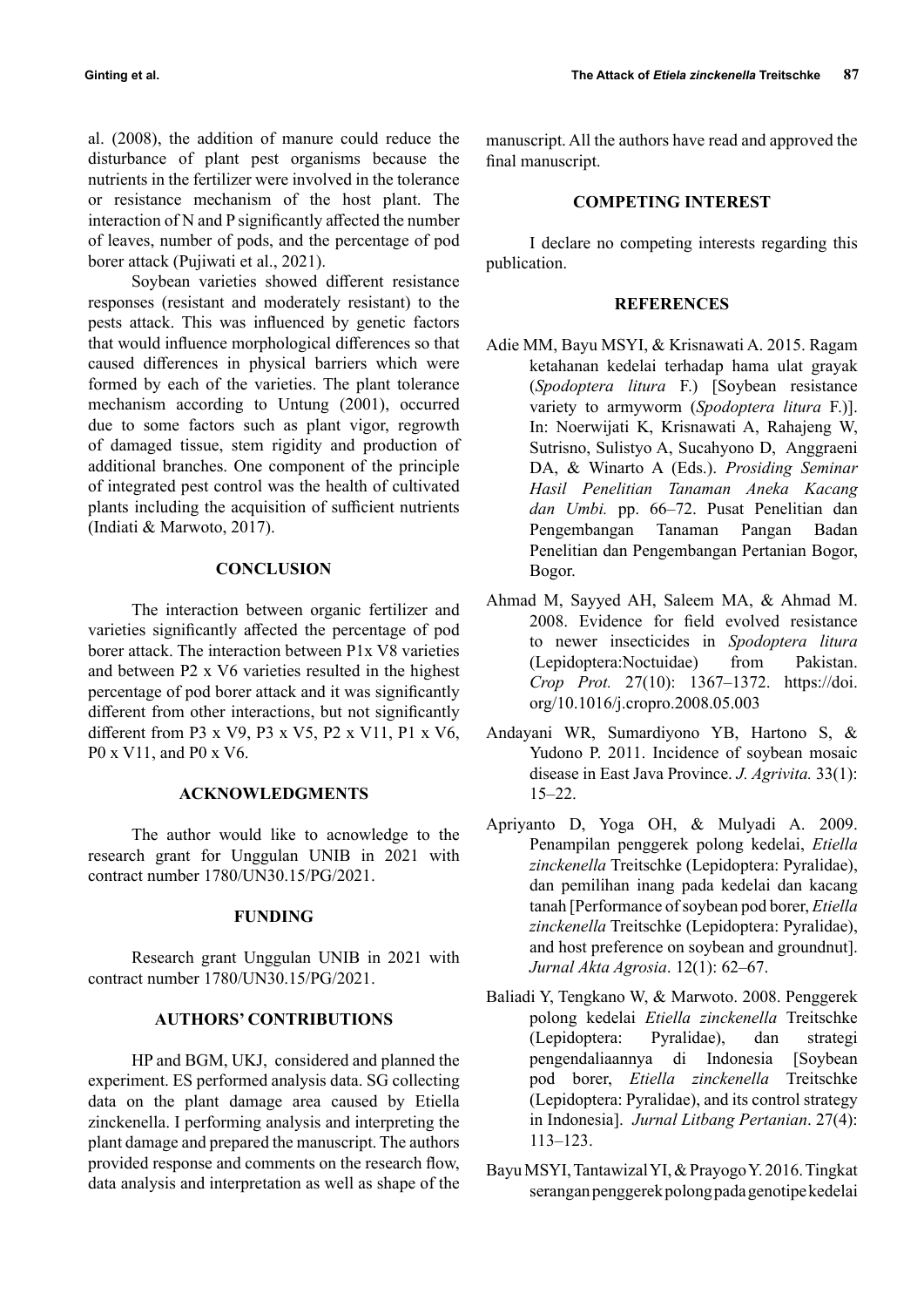toleran ulat grayak [The rate of pod borer attack on the armyworm tolerant soybean genotype]. In: Rahmianna AA, Sholihin, Nugrahaeni N, Taufiq A, Suharsono, Saleh N, Ginting E, Rozi F, Tastra IK, Hermanto, Yusnawan E, & Harnowo D (Eds.). *Prosiding Seminar Nasional Hasil Penelitian Tanaman Aneka Kacang dan Umbi Peran Inovasi Teknologi Aneka Kacang dan Umbi tahun 2015.* pp. 310–315. Pusat Penelitian dan Pengembangan Tanaman Pangan. Badan Penelitian dan Pengembangan Pertanian. Bogor.

- Birkhofer K, Bezemer TM, Bloem J, Bonkowski M, Christensen S, Dubois D, Ekelund F, Fließbach A, Gunst L, Hedlund K, Mäder P, Mikola J, Robin C, Setälä H, Tatin-Froux F, Putten WHV, & Scheu S. 2008. Long-term organic farming fosters below and aboveground biota: implications for soil quality, biological control and productivity. *Soil Biol. Biochem*. 40(9): 2297–2308. https:// doi.org/10.1016/j.soilbio.2008.05.007
- Huang S & Han Z. 2007. Mechanisms for multiple resistances in field populations of common cutworm, *Spodoptera litura* (Fabricius) in China. *Pestic Biochem Physiol.* 87(1): 14−22. https://doi.org/10.1016/j.pestbp.2006.05.002
- Indiati SW & Marwoto. 2017. Penerapan Pengendalian Hama Terpadu (PHT) pada tanaman kedelai [Application of Integrated Pest Management (IPM) on soybean]. *Buletin Palawija*. 15(2): 87–100. http://dx.doi.org/10.21082/bulpa. v15n2.2017.p87-100
- Khojely DM, Ibrahim SE, Sapey E, & Han T. 2018. History, current status, and prospects of soybean production and research in Sub-Saharan Africa. *The Crop Journal.* 6(3): 226–235. https://doi. org/10.1016/j.cj.2018.03.006
- Marwoto, Hardaningsih S, & Taufiq A. 2017. Hama dan Penyakit Tanaman Kedelai: Identifikasi dan Pengendaliannya [Soybean Pests and Diseases: Identification and Control]. Pusat Penelitian dan Pengembangan Tanaman Pangan. Badan Penelitian dan Pengembangan Pertanian, Bogor.
- Marwoto & Saleh N. 2003. Peningkatan parasitoid telur *Trichogrammatoidea bactrae-bactrae* dalam pengendalian hama penggerek polong kedelai *Etiella* spp. [Increased role egg parasitoid *Trichogrammatoidea bactrae-bactrae* in the control of the soybean pod borer *Etiella* spp.] *J. Litbang Pertan*. 22(4): 141–149.
- Marwoto & Suharsono. 2008. Strategi dan komponen teknologi pengendalian ulat grayak (*Spodoptera litura* Fabricius) pada tanaman kedelai [Strategy and technology for controlling armyworm (*Spodoptera litura*) in soybean]. *Jurnal Litbang Pertanian*. 27(4): 131–136.
- Minarno EB & Khoiriyah I. 2011. Ketahanan galur kedelai (*Glycine max* L.) terhadap serangan ulat grayak (*Spodoptera litura* F.) berdasarkan karateristik trikoma [Resistance of soybean line (*Glycine max* L.) against armyworm (*Spodoptera litura* F.) attack based on trichome characteristics]. *El-Hayah Jurnal Biologi.* 2(1):7–14. https://doi.org/10.18860/elha. v2i1.1792
- Mulyaningsih L. 2017. Pengaruh penggunaan pupuk urea terhadap serangan hama kepik coklat (*Riptortus linearis* Fabricius) pada kedelai (*Glycine max* L.) [Effect of urea fertilizer use on brown ladybug (*Riptortus linearis* Fabricius) attack on soybean (*Glycine max* L.)]. *AGRI-TEK: Jurnal Ilmu Pertanian, Kehutanan, dan Agroteknologi*. 18(1): 30–35.
- Pandjaitan AM. 2021. Keragaman Hama pada 15 Varietas Kedelai (*Glycine max* L. Merril) pada Uji Semi-Lapang [Pest Diversity in 15 Soybean Varieties (*Glycine max* L. Merril) in Semi-Field Test]. *Skripsi.* Universitas Bengkulu, Bengkulu.
- Pujiwati H, Ginting S, Susilo E, Suharjo UKJ, & Husna M. 2021. Effects of N and P dosages on crop growth, yield, and attack of pod borrer (*Etiela zinckenella*) of soybean c.v. Detam-1 grown at swampy land. *Int. J. Agric. Technol.* 17(5): 1887–1894.
- Sari KP & Suharsono. 2010. Trikoma sebagai faktor ketahanan kedelai terhadap hama penggerek polong [Trichomes as a factor of soybean resistance to pod borer pests]. *Buletin Palawija*. 20: 80–83.
- Suharsono & Suntono. 2004. Preferensi peneluran hama penggerek polong pada beberapa galur varietas kedelai [Egg borer preference for pod borer in several soybean varieties]. *Jurnal Penelitian Pertanian Tanaman Pangan*. 23(1): 38–43.
- Suharsono. 1997. Identifikasi senyawa khemis dan karakter morfologis yang berperan dalam ketahanan tanaman kedelai terhadap hama pengisap polong [Identification of chemical